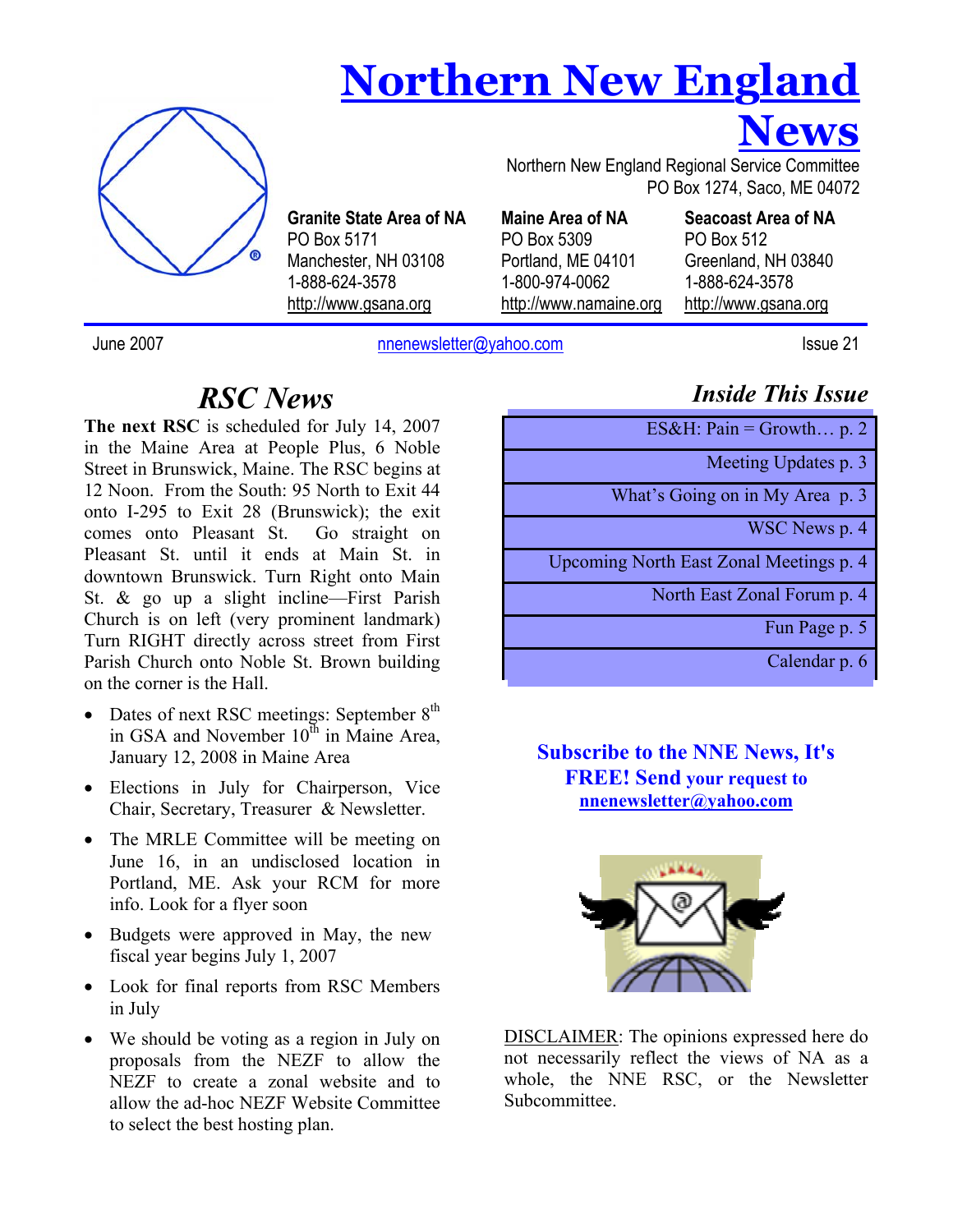# Experience, Strength and Hope

## *Pain = Growth Opportunity*

Pain is a fact of life but suffering is optional. When we began our active addiction most of us thought we were having fun. But when we look back we discover that our real motivation was to kill some pain in our life. Eventually our disease turned on us, and our addiction itself became the pain. We couldn't live with it and we couldn't live without it.

In recovery, we need to experience our negative feelings and understand them honestly without returning to our old ways in order to escape our emotional realities. We know where our will took us in the past, so to change for the better we have to surrender our will and our lives to our Higher Power to win. Like everything we do in life, the journey begins with a first step.

We accept that we are powerless over the cause of our pain, and the amount of unmanageability it creates in our lives. We then start believing that the God of our understanding will help us carry the burden. Then we surrender our will in exchange for the will of our Higher Power. We need to be honest about our problem, keep an open mind to find the message that our Higher Power is giving to us - in any form it comes to us - and willing to do our best to act (or not act) on that lesson, while leaving the results up to God as each of us understand Him.

To get past the hurt inside we need to not only experience our pain, but also grow through those negative emotions. Our friends in the Fellowship - who our Higher Power often speaks through - are there to help us along the way with their guidance. We gain strength through their experiences, as well as hope that our lives will get better. And in trusting that our friends, and more importantly that the God of our understanding is right there with us, will

help us grow through the pain. Remember, a problem shared is a problem divided.

Now, today, I will appreciate the fact that I can feel my pain. I will believe that I have other options available to me to deal with my emotions without having my disease control my behavior. The only thing that will prevent me from growing through the pain is when I won't accept the will of my Higher Power. As God saved me from my active addiction, God will take care of the rest of my life!

> **I can't God can He will if I let him Will I let him today?**

*Grateful recovering addict in central Pennsylvania (MARLCNA)* 

 *Carry The Message!*  "We can only keep what we have by giving it away." This is *your* space to share your experience, strength and hope. We have an open topic forum and a forum emphasizing service work. Poetry, Art, and articles regarding NA History (personal or archival snippets) are welcome. There are many ways to share experience, strength and hope.

Send contributions to nnenewsletter@yahoo.com. *Please limit your sharing to half a page, singlespaced.* Thanks in advance for your participation.

 $\rightarrow$  August Issue Deadline: July 15<sup>th</sup> $\leftarrow$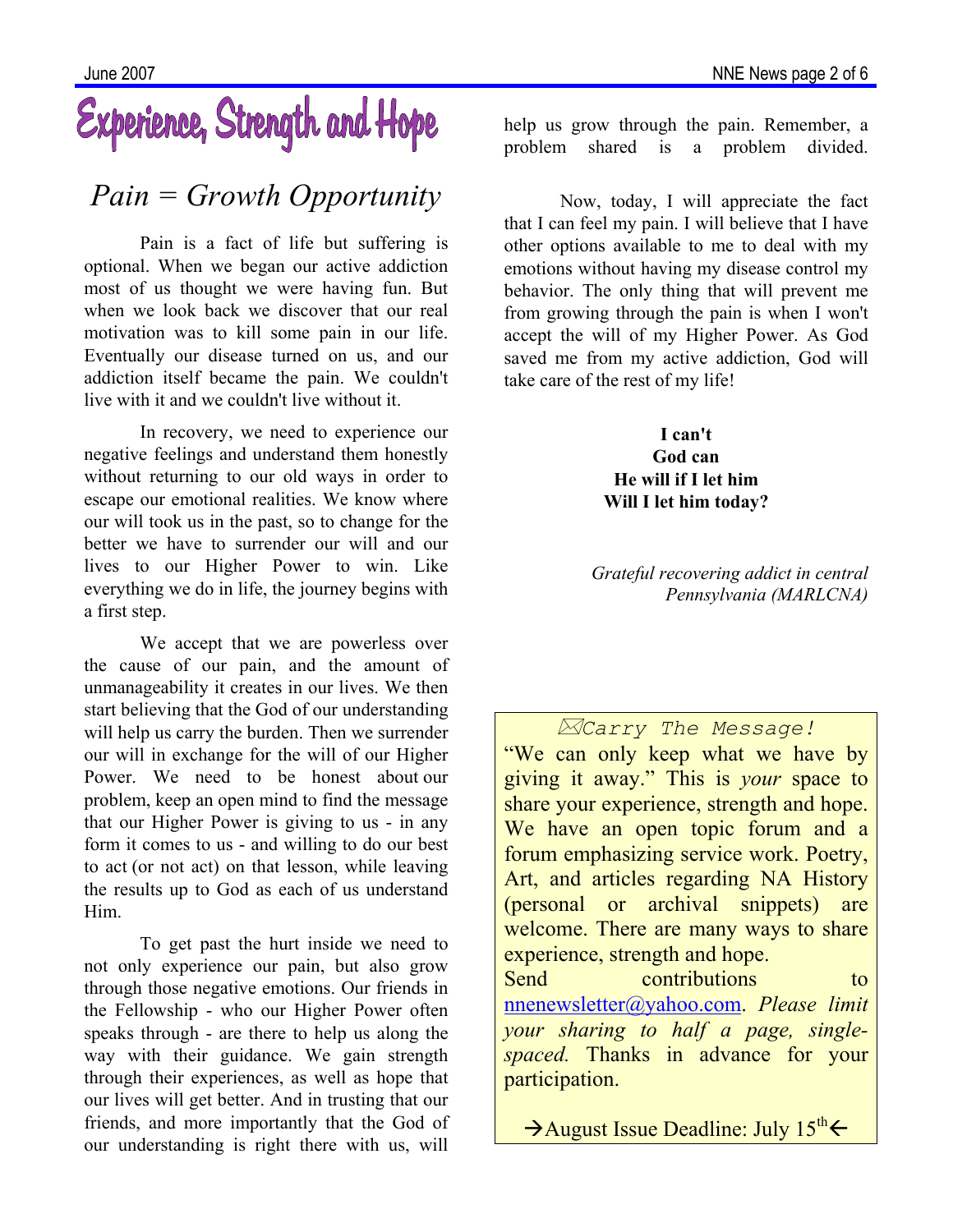### *Meeting Updates*

#### NEW MEETING:

Franklin, NH—Friday, *Another Day Clean*  meets at the Unitarian Universalist Church, 206 Central Street from 7:30 – 9:00 PM

Poland, Maine—Monday, *Still Struggling,*  meets at the Poland Community Church across from the Library. O D  $7:00 - 8:00 \text{ PM}$ 

South Portland, Maine—Thursday Night, *Step Meeting,* Elm Street United Methodist Church (one block from Broadway.) Elm St. is between Newiscks & Amatos. 6:00 – 7:15 PM O D 12

#### MEETING RE-OPENED:

Portland, Maine—Monday & Friday*, Super Rowdy Recovery All Stars*, 12:00 – 1:00 PM now meeting at the St. Luke's Church, 143 State St. Use Park St. Entrance

#### TIME CHANGE:

Lewiston, Maine—Sunday, Simply *Addicts*, now meeting from  $7:00 - 8:00$  PM

Old Orchard, Maine—Wednesday, *Serenity by the Sea*, now meets from 7:30 – 8:30 PM

Norway, Maine—Tuesday, *Clean & Crazy*, changed meeting time. They now meet at 7:00 PM, still at the Unitarian Universalist Church

#### FORMAT CHANGE/TIME CHANGE:

Portland, Maine—Tuesday, Wednesday & Thursday, *Super Rowdy Recovery All Stars*, 12:00 - 1:00 PM now a Just For Today Format. Still meeting at the Immanuel Baptist Church, 156 High St., Use Deering Street (rear entrance)

### *What's Going on in My Area*

Currently, the Granite State Area has some open positions: RCM I and RCM II, Literature Chairperson, Outreach Chairperson and Board of Directors voting members. Also, we have many open H&I commitments and are turning requests from facilities down. PI is seeking a vice-chairperson, secretary, phoneline message changer, website servants and pager carriers.

Positions opening up in June for elections are: Treasurer, Activities Chairperson, Area Vice-Chairperson and Area Chairperson.

Our Activities Subcommittee is hosting a Cookout/Softball game at the Elm Brook State Park in Contoocook, NH on Monday, May 28<sup>th</sup>. There will also be volleyball, swimming, and lots of fellowshipping. More details and a flyer can be found on our website.

PI has been in collaboration with other areas, carrying out presentations at many high schools. It's been nice to work with other areas, pool our resources and meet new people. H&I continues to grow, adding new panel leaders, but we always need more support!!

We will be having our  $17<sup>th</sup>$  annual campout on June 22, 23 and  $24<sup>th</sup>$  in Bethlehem, NH! Please join us! Also, the One Addict Helping Another group in Groton, MA will be celebrating its  $15<sup>th</sup>$  anniversary on June  $14<sup>th</sup>$ from 6pm to ???, with food, a meeting, NAthemed games and fellowship. More details, again, on our website.

*ILS, GSA Area Chair* 

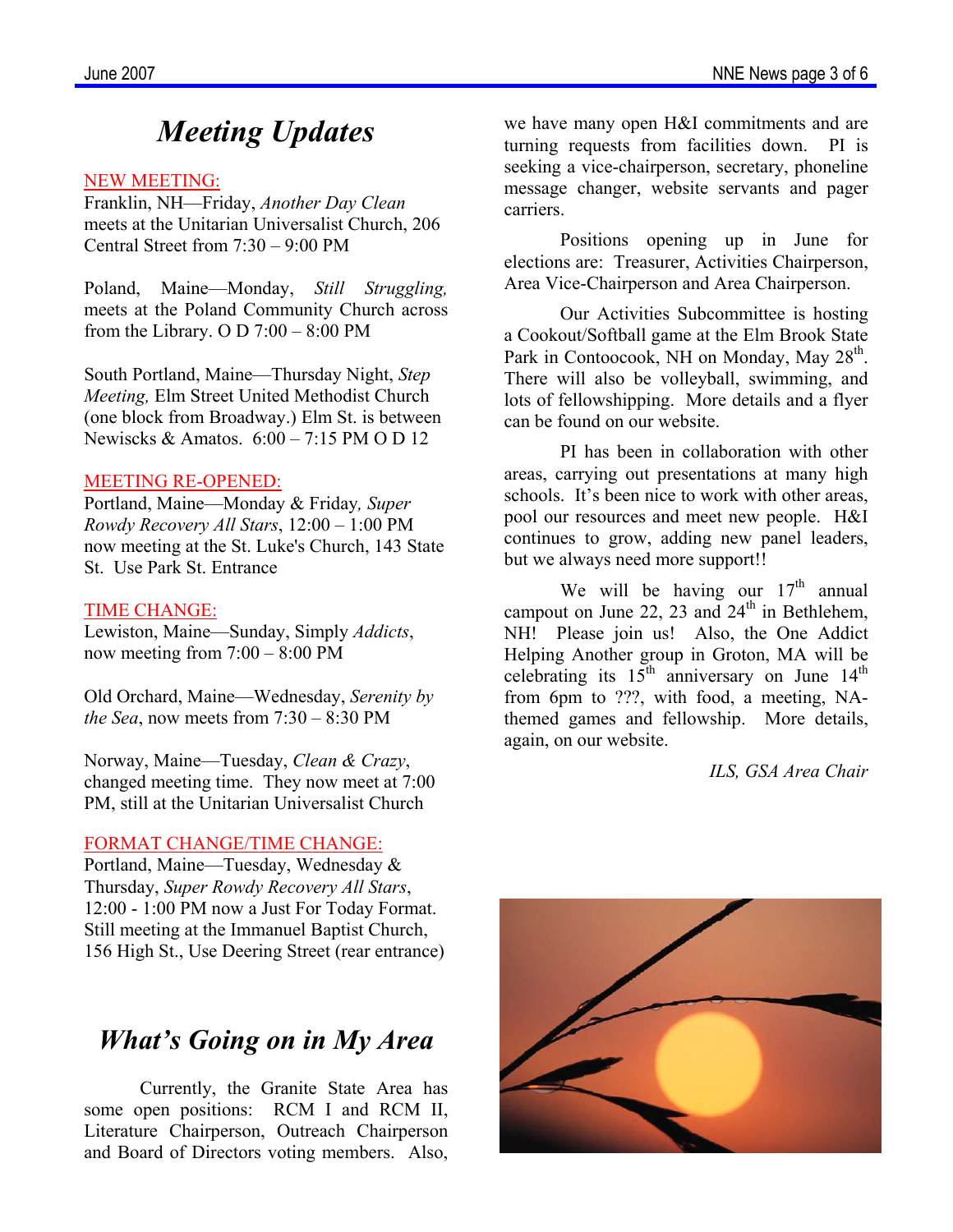# *NA World Services News*

• NA World Unity Day will be held at WCNA-32 on Sunday September 2, 2007 at noon Eastern Daylight Time. For more information, please click on the link:

http://www.na.org/pdf/wcna/07\_WO RLD\_UNITY\_DAY\_eng.pdf

- Woodland Hills, California, USA November 9-10, 2007 NAWS Literature Distribution & Convention Workshop. For more information, please click on the link: http://www.na.org/nawsevents/07litw kshop.pdf
- June 1, 2007 is the release date for the new World Pool Information Form. This is the form used to enter the World Pool. This resource pool is used to select NA members to serve on World Service Workgroups or to be in the pool for possible nomination for World Board member, Human Resource Panel member, or WSC Co-facilitator. For more information, please click on the link: http://www.na.org/HRP/wpifdefault.htm
- For more info on the NAWS Bulletin on tax liability, look here: http://www.na.org/bulletins/Bulletin\_ 33\_Jan07.pdf

#### WCNA-32

#### **32nd World Convention of NA**

**29 August-2 September 2007** Henry Gonzalez Convention Center **San Antonio, Texas, USA**  Click on the above link for the current info.

#### World Services Calendar and Deadlines

- **August 29- Sept 2, 2007** WCNA-32, San Antonio, Texas
- **September 1, 2007** Approval form of Sixth Edition Basic Text released
- **April 24–May 4, 2008** World Service **Conference**

# *Upcoming NEZF Meetings*

July 27, 28, 29 2007 Northern New York Region

NEZF is in conjunction with the NNYRCNA Promise of Freedom XVI Double Tree Hotel 111 Jefferson Road Rochester, NY 14623 Topic: NAWS Bulletin #33: USA Liability Insurance Bulletin

January 25, 26, 27 2008 Western NY Region Holiday Inn, Grand Island, NY

June 20, 21, 22 2008 ABCD Region

## *North East Zonal Forum*

• The Zone Wide Workshop Committee is to present a proposal in July for specific plans to host a ZWW. This proposal will go back to the regions for a vote.

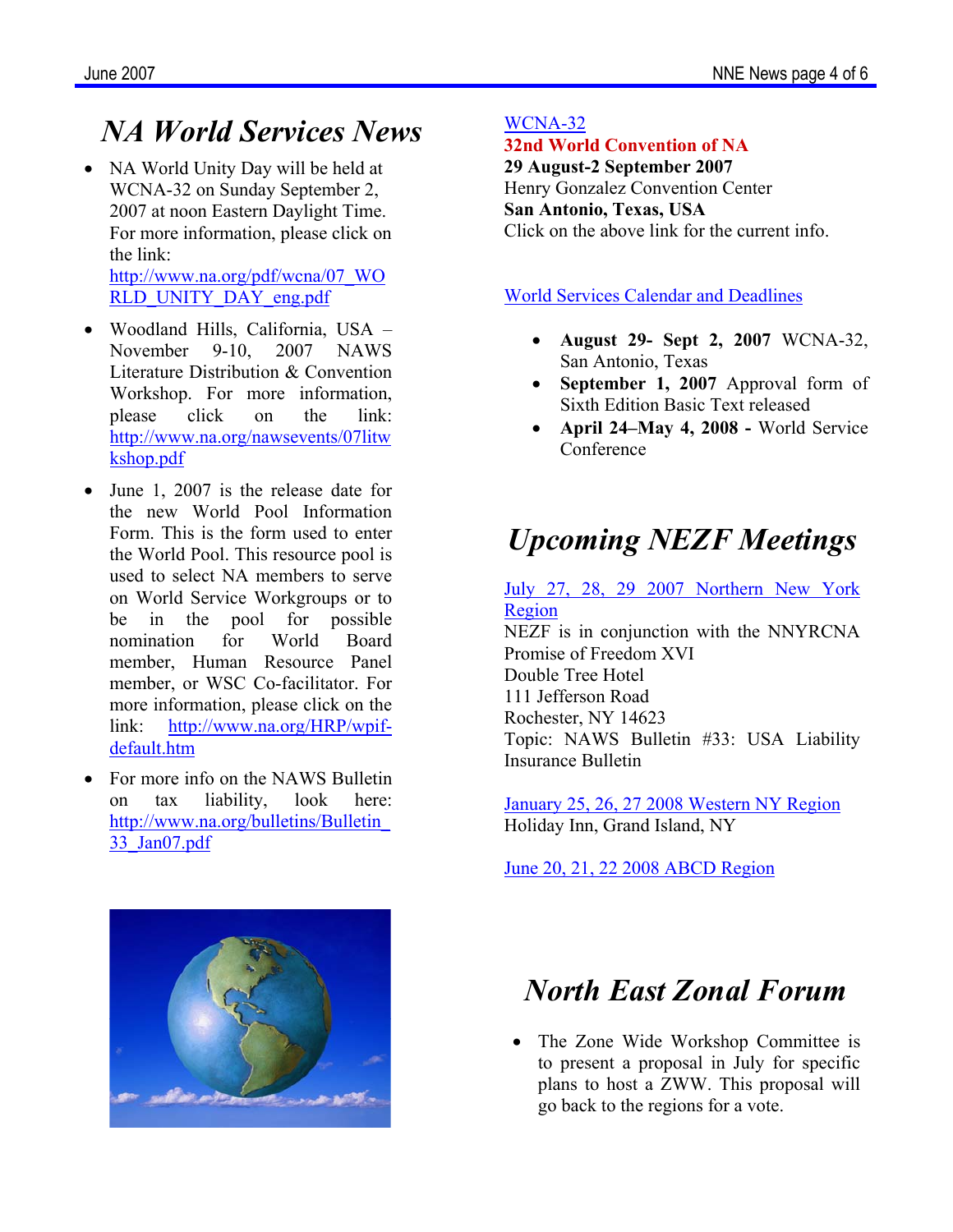